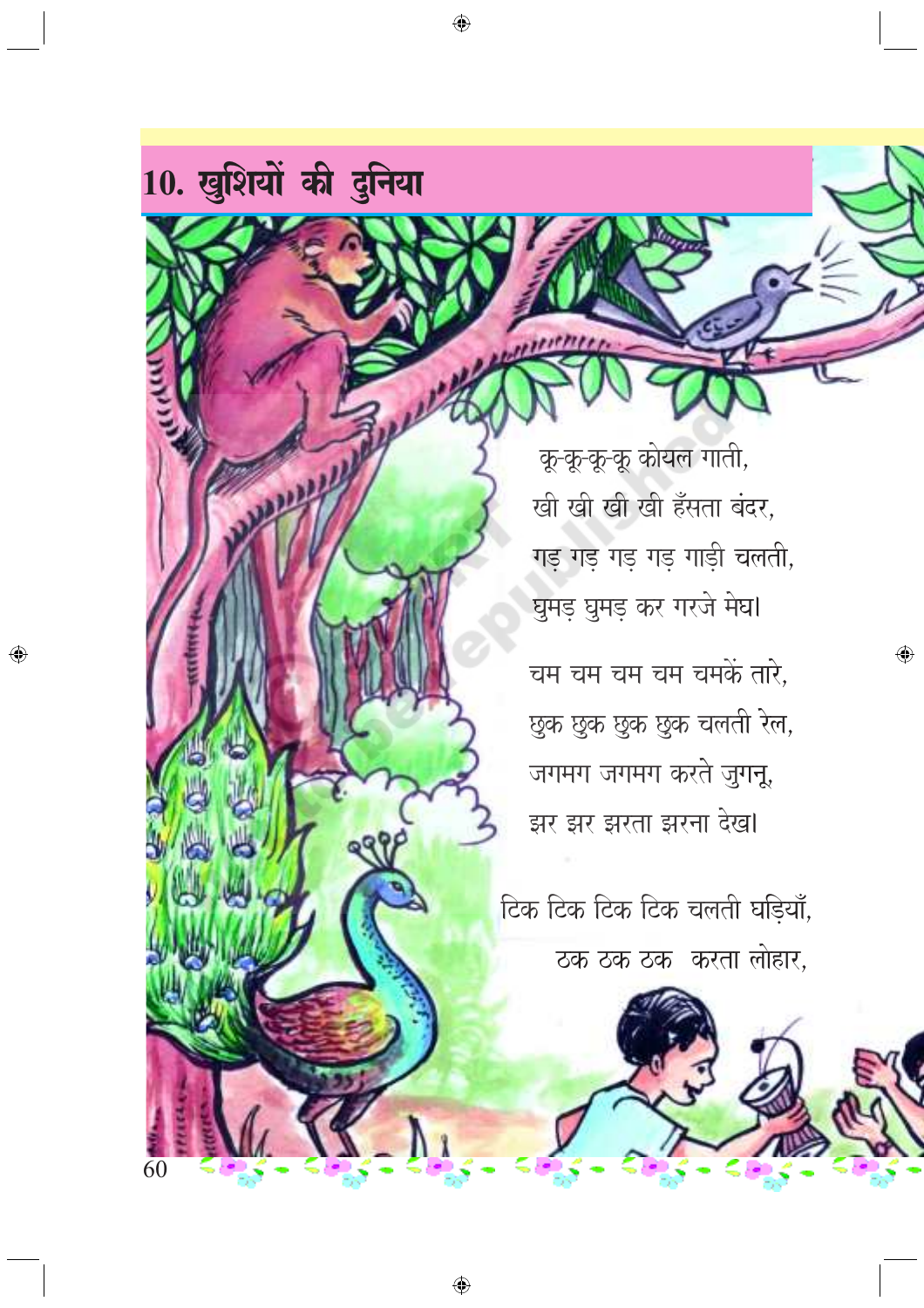Free Distribution by A.P. Government

 $\bigoplus$ 

61

 $\bigoplus$ 

पल-पल हर पल बढ़ते जाना, फल-फूलों के पेड़ लगाना, बढ़-बढ़ कर ना बात बनाना, भले काम तुम करते जाना।

तुर तुर तुर तुर बजता बाजा, थिरक थिरक कर नाच दिखाना, दन दना दन दौड़ लगाना, धूम धाम से खुशी मनाना।

◈

डम डम डम डम डमरू बाजे, ढम ढम ढम ढोलक की मार।

 $\bigoplus$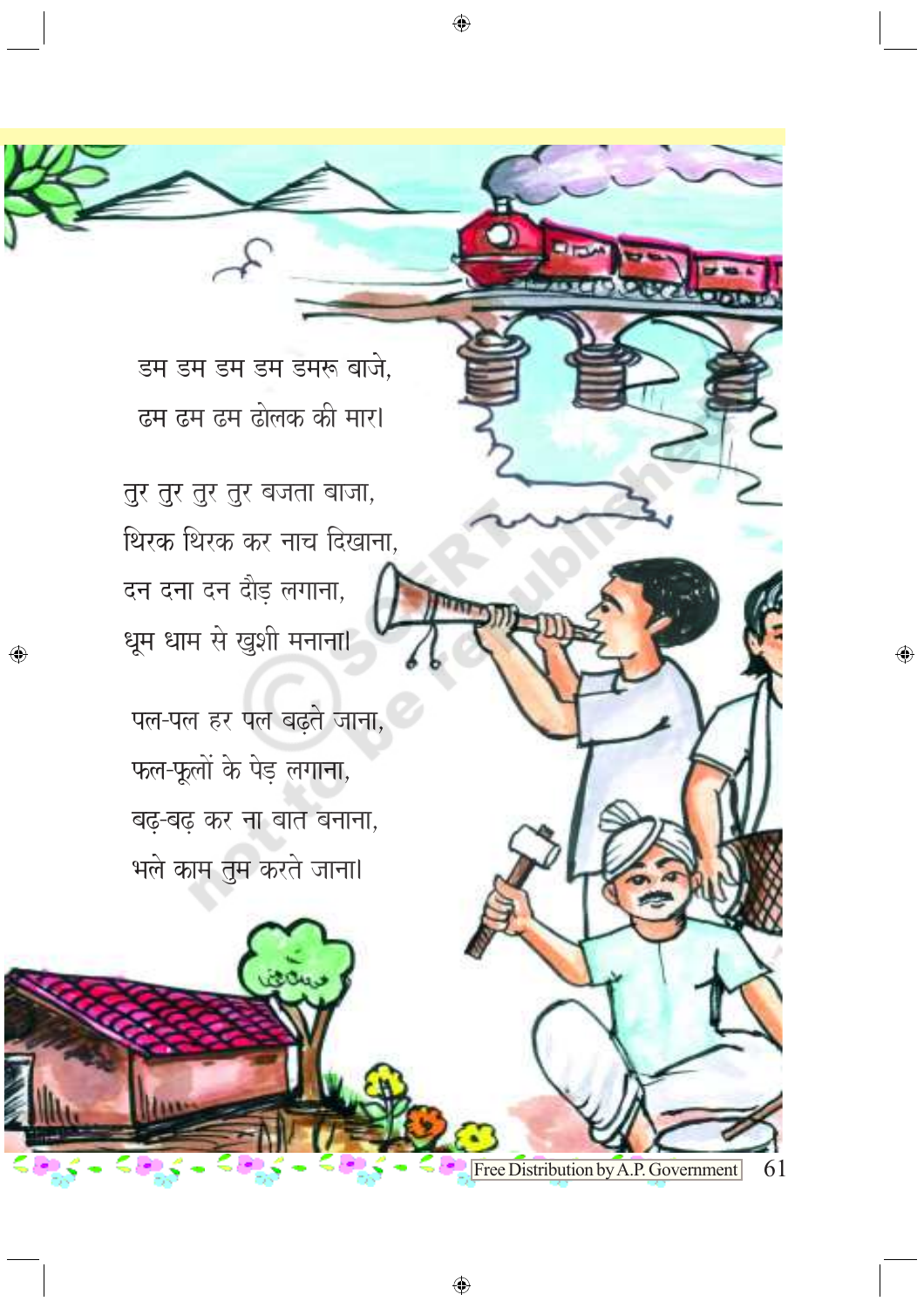

◈

सुनो-बोलो

- 1. कोयल की आवाज़ कैसी होती है?
- 2. तुम्हारी समझ से भला काम क्या है?
- 3. फल-फूलों के पेड़ लगाने से क्या लाभ है?



◈



 $\bigoplus$ 

 $(\overline{z})$ पढ़ो। अंतर समझो।

62

गड़ गड़ गड़ गड़ - डम डम डम डम बढ़ बढ़ बढ़ बढ़ - ढम ढम ढम ढम

కత్వం కత్వం కత్వ